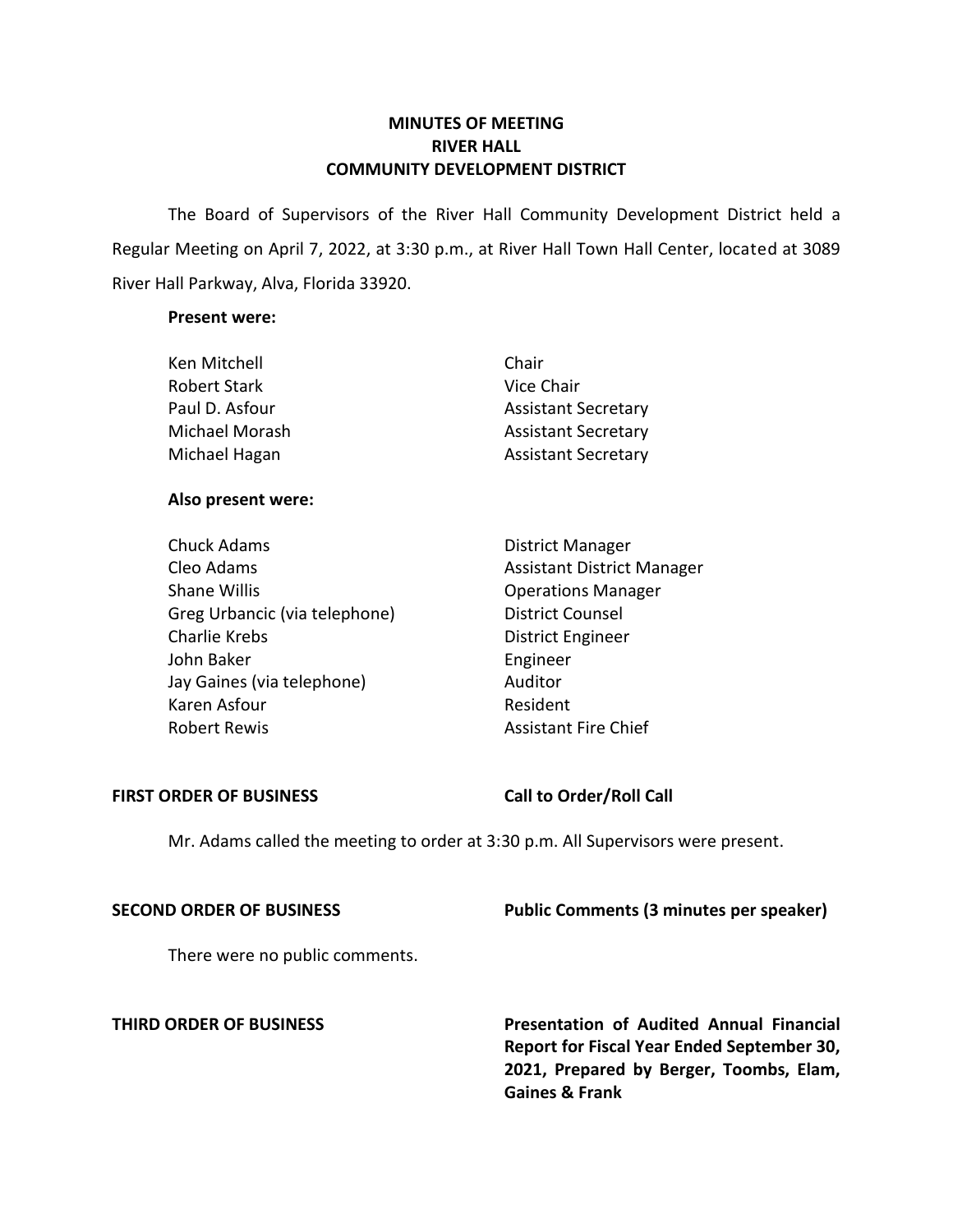Mr. Gaines presented the Audited Financial Report for the Fiscal Year Ended September 30, 2021 and noted the pertinent information found on each page.

Mr. Morash asked about the \$275,397 "Unassigned" amount, in contrast to the \$50,999 "Unassigned" amount in the current Unaudited Financial Statements. Mr. Adams stated the CDD increased its Fund Balance due to the 5% increase in assessments.

Mr. Gaines referred to Page 33, where the "Specific Information" section contains new information that recent legislation requires om the Management Letter. There were no compliance or internal control findings, recommendations or deficiencies; it was a clean audit.

Lastly, Mr. Gaines referenced a "Staff 114" letter, under separate cover, written to the Board and required by Governmental Auditing Standards, regarding Management's interaction with the Auditor. Mr. Adams would forward copies of the letter to the Board.

Mr. Stark asked about the "Investment" funds on Page 22. Mr. Adams stated the funds were in the General Fund and, generally, in an operating account; this pertains mostly to monies in the trust account. Asked if the funds could be invested to earn more, Mr. Adams stated, yes; however, CDDs are very restricted in what they can invest in, as safeguarding the cash public asset is the first priority.

Discussion ensued regarding an insured cash sweep, public depositories, Florida Prime and current interest rates.

FOURTH ORDER OF BUSINESS **Consideration of Resolution 2022-02**,  **Hereby Accepting the Annual Financial Report for the Fiscal Year Ended September 30, 2021** 

Mr. Adams presented Resolution 2022-02.

 **On MOTION by Mr. Morash and seconded by Mr. Asfour, with all in favor, Resolution 2022-02, Hereby Accepting the Annual Financial Report for the Fiscal Year Ended September 30, 2021, was approved.** 

**Mr. Gaines left the call.**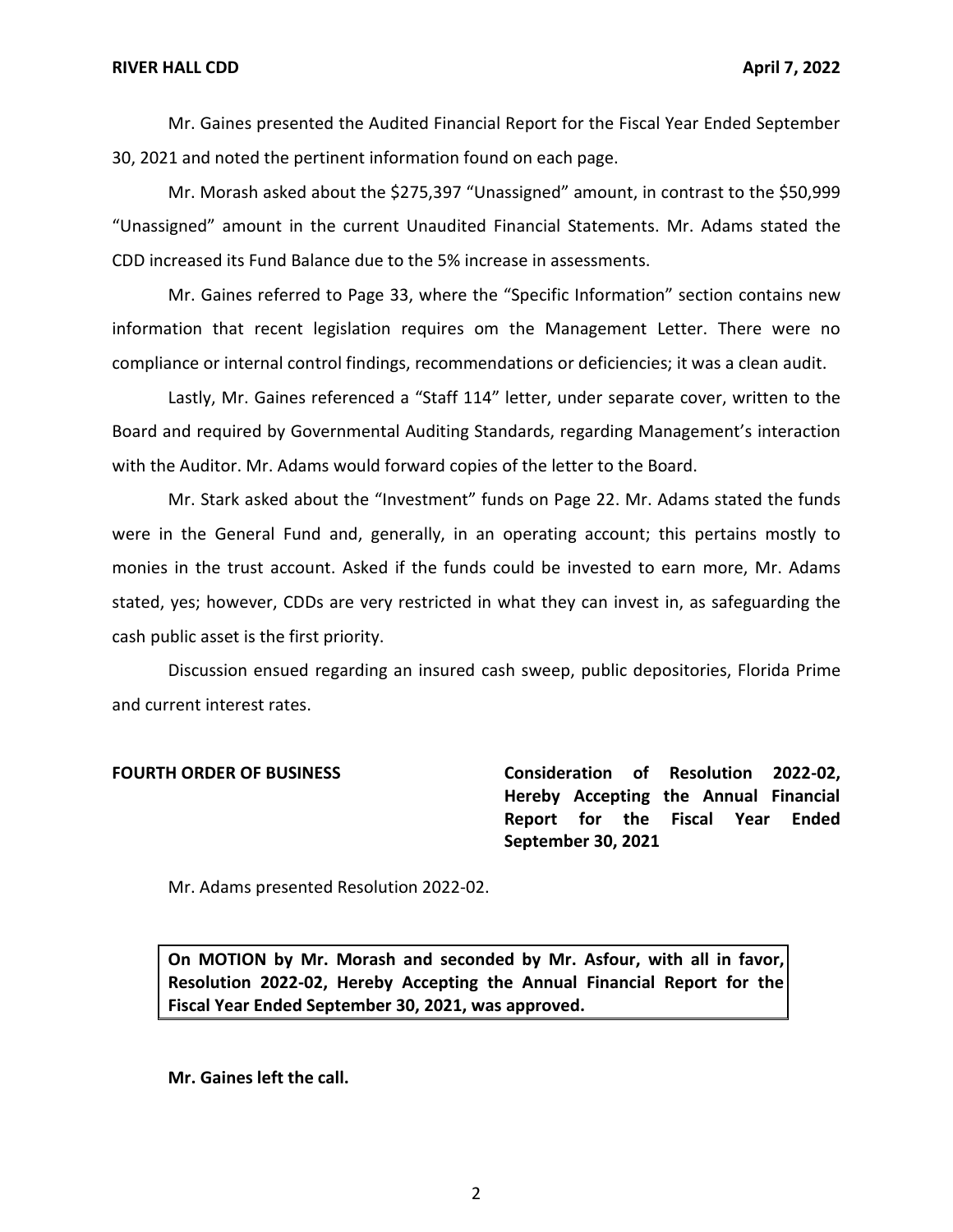### **FIFTH ORDER OF BUSINESS Developer Update**

There was no update.

Regarding security along Portico, Mr. Mitchell recalled Mr. Kasl's concern at the last meeting. The consensus was that something must be done and Staff obtained fencing quotes.

A Board Member stated he was copied on an email between Mr. Miars and Mr. Kasl and was informed that the issue is that the lower gate is still open. They contacted Mr. Robert Nelson and are awaiting a Knox box to secure the gate and for materials to install it on the lower gate. Mr. Miars would meet with Lennar next week.

Mr. Robert Rewis, Assistant Fire Chief, stated the Knox box padlocks were ordered. He examined the gates and is willing to contact the gate company regarding a requirement that the gate provide access on both sides but, currently, the only option is to install a padlock on one side. Mr. Rewis stated that, until access is available on both sides, the Fire Department would not allow the gate to be locked.

SIXTH ORDER OF BUSINESS **Consideration of Carter Fence, Inc.**, **Estimates for Boundary Fence** 

- **A. #39532 – Aluminum [\$[80,950.00\]](https://80,950.00)**
- **B. #39534 – Chain Link [\$[40,950.00\]](https://40,950.00)**

These items were deferred to the May meeting.

**SEVENTH ORDER OF BUSINESS Discussion/Consideration: Florida Painters Gate Project 220207** 

Mr. Willis presented the \$900 Florida Painters Gate Project 220207 proposal.

 **On MOTION by Mr. Morash and seconded by Mr. Stark, with all in favor, Florida Painters Gate Project 220207 proposal in the amount of \$900, was approved.** 

 **EIGHTH ORDER OF BUSINESS Consideration of Agreement/Estimate for Brazilian Pepper Removal**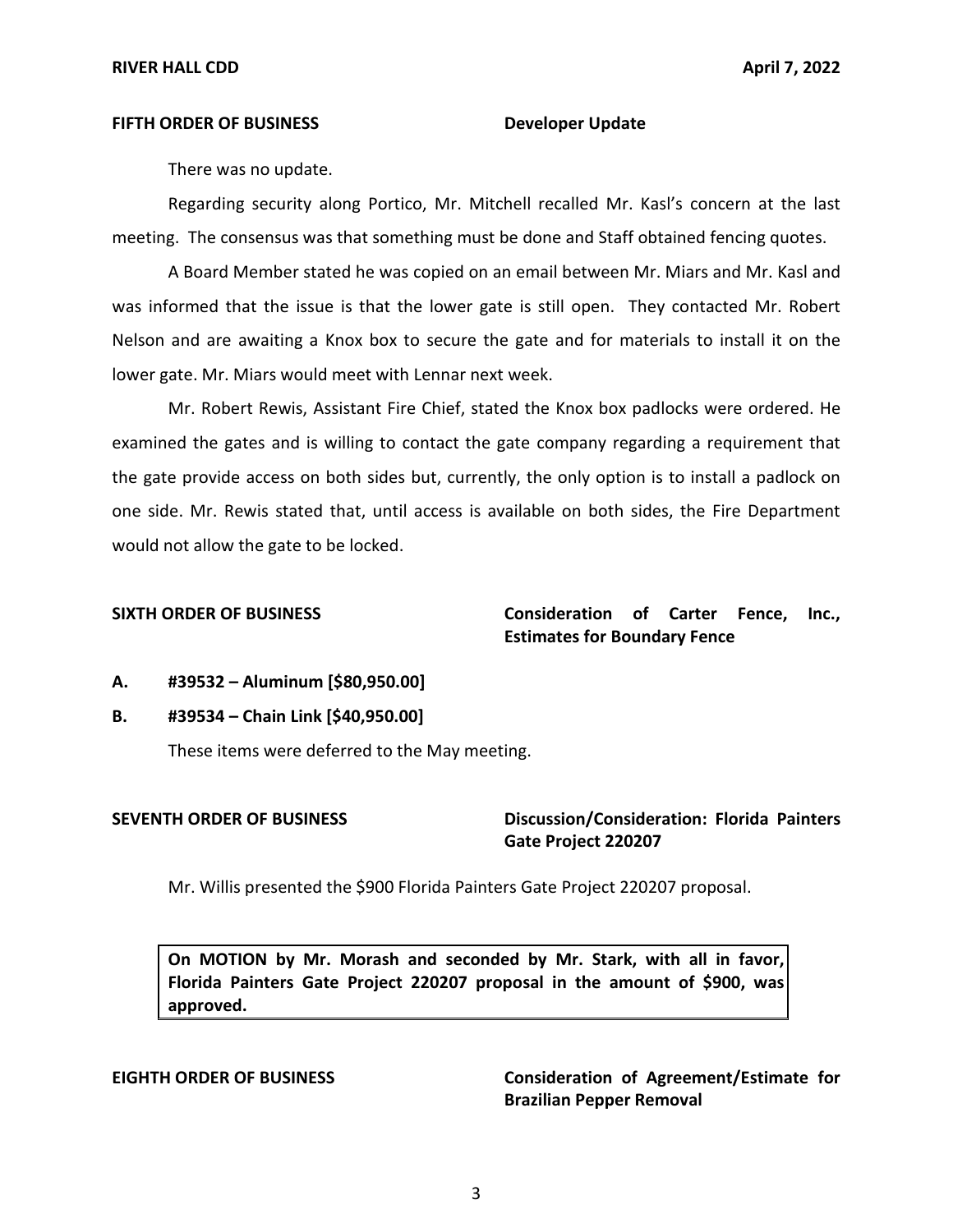# **RIVER HALL CDD April 7, 2022**

# **A. SOLitude Lake Management, LLC Services Contract**

# **B. P&T Lawn & Tractor Service, Inc. Estimate #12736**

Mr. Willis presented the \$14,650 SOLitude quote and the \$16,000 P&T Lawn & Tractor quote and explained the difference in cost and scope of the proposals, despite the work location being the same.

Discussion ensued regarding the invasives, the quotes, whether to defer the project and funding the work. The consensus was to table this item to the next meeting. Supervisor Mitchell was asked to discuss this with the Developer, on behalf of the Board.

 **NINTH ORDER OF BUSINESS Consideration of FL GIS Solutions, LLC, Professional Services Agreement to Provide Geospatial Services** 

Mr. Adams presented the FL GIS Solutions, LLC, Professional Services Agreement.

 **On MOTION by Mr. Asfour and seconded by Mr. Morash, with all in favor, the Florida GIS Solutions LLC Professional Services Agreement for Geospatial Services, for one year, at the rate of \$100 per hour, was approved.** 

# **TENTH ORDER OF BUSINESS Consideration of Stormwater Needs Analysis**

Mr. Adams presented the completed Stormwater Needs Analysis Report. The majority of the report was an engineering function; therefore, Mr. Krebs did most of the work. No major stormwater projects are planned by the CDD. This Report will satisfy the requirement.

Asked if the CDD changed the flow of water in the community, Mr. Krebs stated no changes have been made to any of the control structures.

Discussion ensued regarding construction, water level, the pump station and Lee County switching the water source.

 **On MOTION by Mr. Asfour and seconded by Mr. Morash, with all in favor, the Stormwater Needs Analysis Report, was approved.**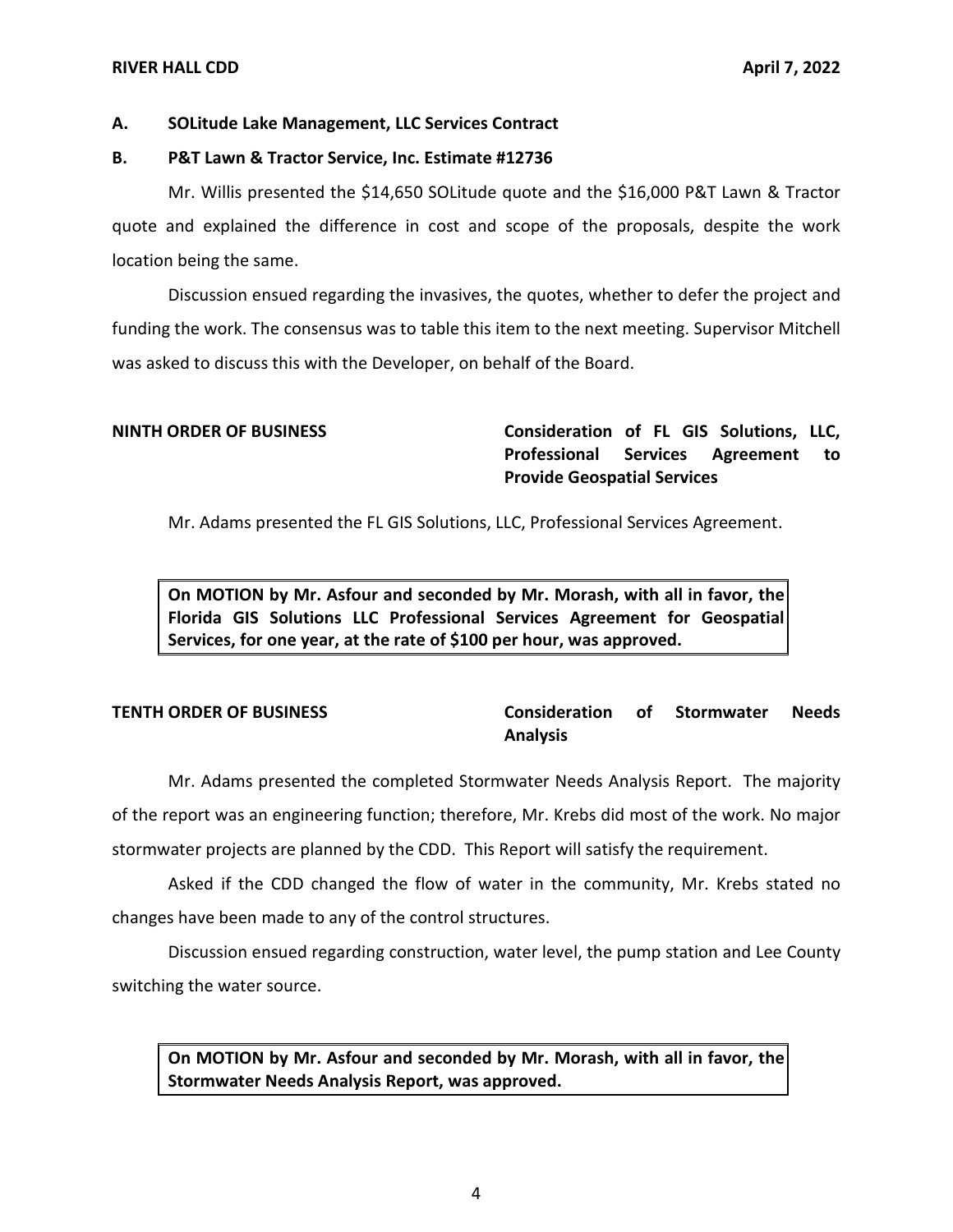# **ELEVENTH ORDER OF BUSINESS Acceptance of Unaudited Financial Statements as of February 28, 2022**

Mr. Adams presented the Unaudited Financial Statements as of February 28, 2022.

Asked about the Public Officer's Liability Insurance coverage, Mr. Adams stated coverage is for \$1 million. Per Mr. Asfour, Mr. Adams would research increasing the insurance coverage from \$1 million to \$5 million.

Mrs. Adams noted an error in the "Annual mulching" line item, on Page 3, and stated the vendor would be issuing a \$2,624 check to the CDD.

 **On MOTION by Mr. Morash and seconded by Mr. Stark, with all in favor, the Unaudited Financial Statements as of February 28, 2022, were accepted.** 

# **TWELFTH ORDER OF BUSINESS Approval of March 3, 2022 Regular Meeting Minutes**

Mr. Mitchell presented the March 3, 2022 Regular Meeting Minutes.

The following changes was were:

Line 112: Insert "Tortuga Elementary" before "school grounds"

Line 165: Change "Mr. Asfour" to "Mr. Mitchell"

Line 169: Change "LandCare" to "GulfScapes"

Line 227: Change "George Royal" to "George Ware"

Line 269: Change "Mr. Stark" to "Mr. Mitchell"

 **On MOTION by Mr. Morash and seconded by Mr. Asfour, with all in favor, the March 3, 2022 Regular Meeting Minutes, as amended, were approved.** 

# **THIRTEENTH ORDER OF BUSINESS Staff Reports**

# **A. District Engineer:** *Hole Montes*

Mr. Krebs stated he is tracking a water use permit modification submitted by the Developer to learn of the changes; once a response is received, he would report his findings.

# **B. District Counsel:** *Coleman, Yovanovich & Koester*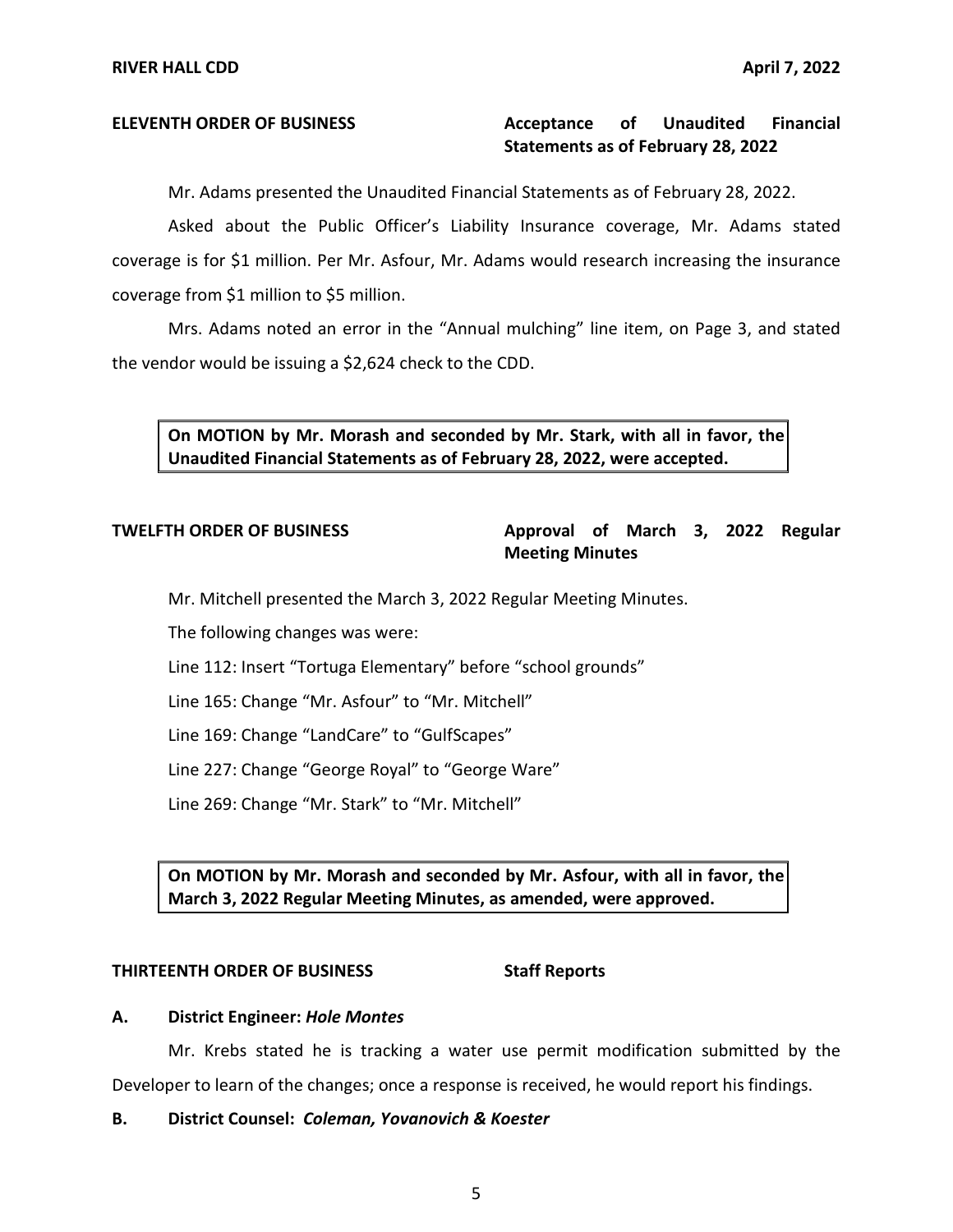# • **Update: Legislative Bills – Florida Legislative Session**

Mr. Urbancic reported the following:

 $\triangleright$  The Department of Justice recently issued a statement and guidelines related to website accessibility requirements under the Americans with Disabilities Act (ADA) with respect to governmental entities. Management already responded to the ADA requirements and the CDD's website is in compliance.

 $\triangleright$  Several of the bills that were being tracked did not pass. One bill passed pertaining to legal notices. The bill requires action by the County to create a publicly-accessible website where notices can be posted. This could result in future advertising cost-savings for Special Districts; the bill will likely be executed by the Governor.

Mr. Urbancic responded to questions regarding updating the District's Rules of Procedure and about the school parking rules that he is preparing.

# **C. District Manager:** *Wrathell, Hunt and Associates, LLC*

Mr. Adams reported the following:

➢ Staff attended a meeting at River Hall Elementary with the Facilities Management Group, including the Principal and Vice Principal, in response to the Board's letter.

 $\triangleright$  The Group previously met internally to examine the proposals outlined in the letter, identified conflict points and communicated their wish to steer away from points of conflict.

 $\triangleright$  They were amenable to the Board's idea of an additional turn lane. Staff would develop a cost proposal and present it to the Group.

 $\triangleright$  He urged the school administrators to forward emails to Management, in order to keep the Board apprised that the school is making a good faith effort to resolve the parking issues.

 $\triangleright$  Some parents drive golf carts to pick up children, which creates safety concerns, so the Board might have to issue a ruling banning the use of unregistered golf courts.

The Board and Staff discussed banning unregistered motor vehicles from the pick-up line on public and private roads and enforcement.

# • **NEXT MEETING DATE: May 5, 2022 at 3:30 P.M.**

# o **QUORUM CHECK**

All Supervisors confirmed their attendance at the May 5, 2022 meeting.

# **D. Operations Manager:** *Wrathell, Hunt and Associates, LLC*

6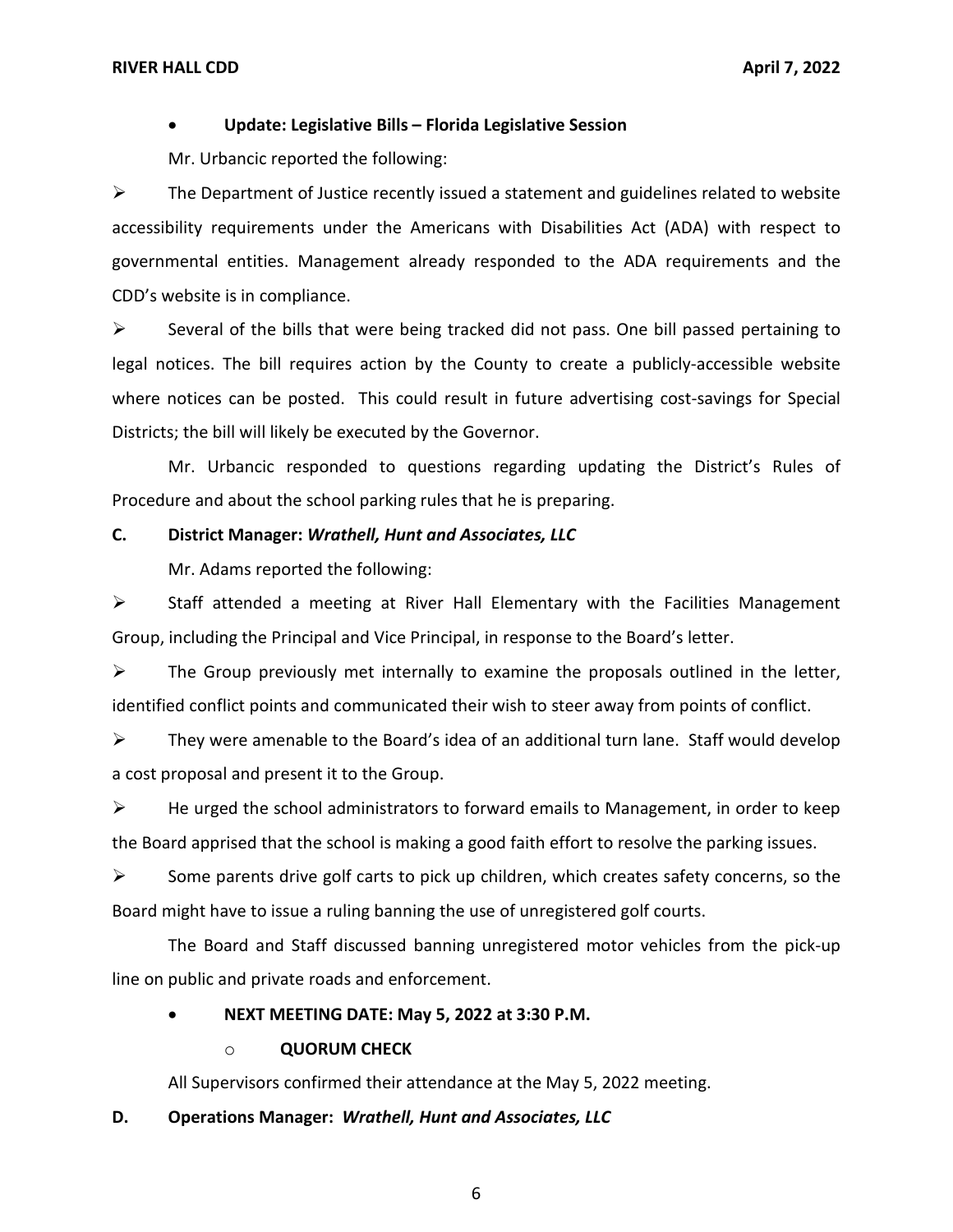Mr. Willis stated the hog trapper has captured 15 adult hogs and two juveniles. He also stated that he may ask the Board to consider postponing the program, at the end of May until October or November. The consensus was to continue the program for the next two months.

Mr. Willis indicated that the Cascades requested a written agreement from the CDD regarding splitting the bill and including the start and stop times. The Board agreed and asked Mr. Willis to work on an agreement.

# **FOURTEENTH ORDER OF BUSINESS Public Comments: Non-Agenda Items** *(3 minutes per speaker)*  There were no public comments. **FIFTEENTH ORDER OF BUSINESS Supervisors' Comments/Requests**

At the request of a Board Member, Mr. Rewis provided a fire department status update.

## **SIXTEENTH ORDER OF BUSINESS Adjournment**

 **On MOTION by Mr. Asfour and seconded by Mr. Morash with all in favor, the meeting adjourned at 4:40 p.m.** 

[SIGNATURES APPEAR ON THE FOLLOWING PAGE]